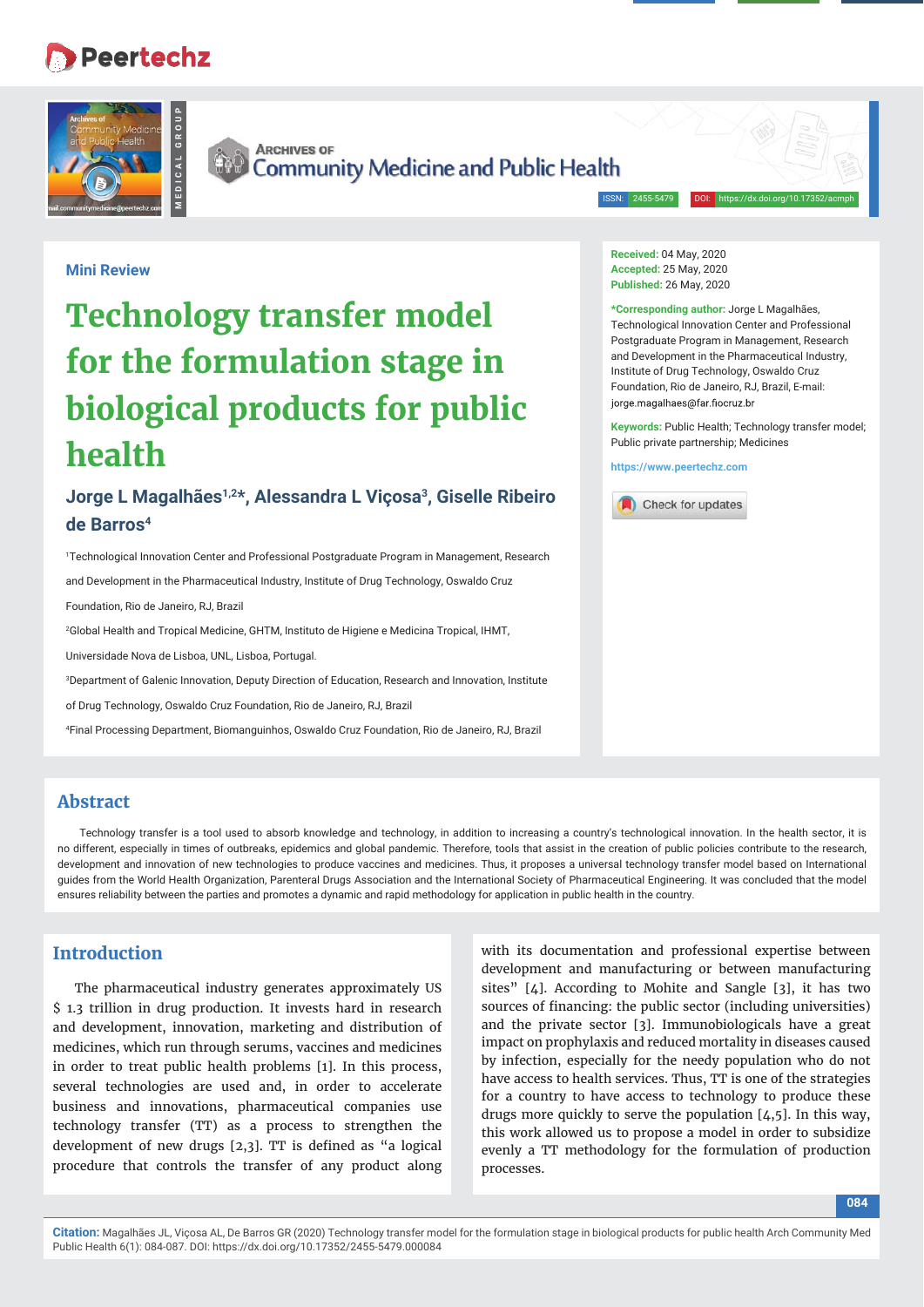### **Methods**

The World Health Organization (WHO), Parenteral Drugs Association (PDA) and the International Society of Pharmaceutical Engineering (ISPE) manuals were compared; WHO and PDA being selected. Experts (decision makers and technicians) from a Brazilian pharmaceutical company were unified and, in parallel, heard (authorization by the Brazilian Research Ethics Committee, opinion number 3,272,783).

### **Results and Discussions**

According to WHO (2011) 80% of the world population does not have access to essential medicines. In this way, TT can become an excellent tool for pharmaceutical companies in developing or less developed countries, for example [6,7].

In the pharmaceutical industry, TT is used in processes such as the discovery and development of new drugs, from the beginning of the product's life cycle to large-scale commercialization. In addition, some of its objectives are to transfer the product within and between companies and the knowledge of the process, used as a basis for manufacturing, analytical tests, process validation and continuous improvement [3,8]. It is worth mentioning that TT serves to assist in the transition of the medicine from the research and development stage to the marketing stage, identifying the important information during this process and clarifying doubts in the TT of products for different manufacturing locations [3].

According to WHO  $[4]$ , TT is a procedure that must follow pre-determined steps in order to transfer knowledge and previously acquired experience so that it can be developed or marketed by another company [4]. Technologies are transferred through different forms such as licensing, franchising, turnkey, joint ventures, subcontracting, scientific cooperation, among others [9]. The technology transfer project (PTT) in the pharmaceutical industry consists of planned and controlled actions based on well-defined acceptance criteria. They must be used in the manufacturing process, analytical method, packaging component or any other step or process throughout the life cycle of the drug from a place of origin [10]. The management of a TT requires the creation of a multidisciplinary team that must be supervised so that the execution of the transfer activities and the routine activities are accomplished without any type of damage occurring in both. Another important point to be considered is the interaction between the teams of the two companies, which must overcome problems such as language and time zone [10]. According to [11], understanding workflows in companies is a pressing need and process modeling is the best option for this understanding, allowing companies to improve their processes, be more efficient, flexible, present competitive advantages and improve their services for customers and society [11-13].

Table 1 shows a summary of the recommendations expressed in each studied guide. Subsequently, to interviews with experts, it was possible to harmonize the results and propose a practical model for TT.

## **Final considerations**

- Thus, after compiling the result of the interviews and standardized in the light of the comparison of the TT guides, the 4-phase model is proposed: Planning phase, preparation phase, qualification and validation phase and verification phase: Planning phase: SC and the RC must prepare a technology transfer plan that will guide the entire project and define the strategic approach with quality and risk management aspects. Define level and detail of the shared information. Verify that the facilities and equipment of the two units operate according to similar operating principles. The team must be quality assurance, quality control, production, regulatory affairs, engineering, finance, environmental management, health and safety, research and development and issues legal entities.
- Preparation phase: SC documentation is received and analyzed to carry out the process in the RC. Here the whole team is trained. Fortnightly followup meetings are established for the two companies. Minimum documentation: Product CQA, impurity profile, specifications (at least for APIcomponents / products and packaging), critical and non-critical process parameters, along with acceptable and proven ranges and ranges, manufacturing instructions, activity procedures related to the process, raw materials and auxiliaries, cleaning procedures, stability data available, validation documents (at least aseptic process and pathogen purification validation reports), process development documents (e.g. main technical reports and historical reports of the development process), previous regulatory record, manufacturing flow and process instructions, analytical methods and procedures, development report.
- Qualification and validation phase: obtained the master validation plan to carry out the project qualification, commissioning, installation qualification, operational qualification, performance qualification and process validation.
- Verification phase: manufacture 03 batches and these must demonstrate that the process parameters are under established control.

Figure 1 shows the synthesis of the 4 phases of the proposed model.

It can be concluded that the comparison of the technology transfer guides, added to the interviews carried out, provided subsidies to propose a harmonized model for better management and decision making. Thus, new information is included, such as the description of the implementation phases, the definition of the responsibilities of the participants in each step, control of changes and definition of responsibilities.

#### **Ethics approval and consent to participate**

Ethical approval was obtained from the institutional review

**085**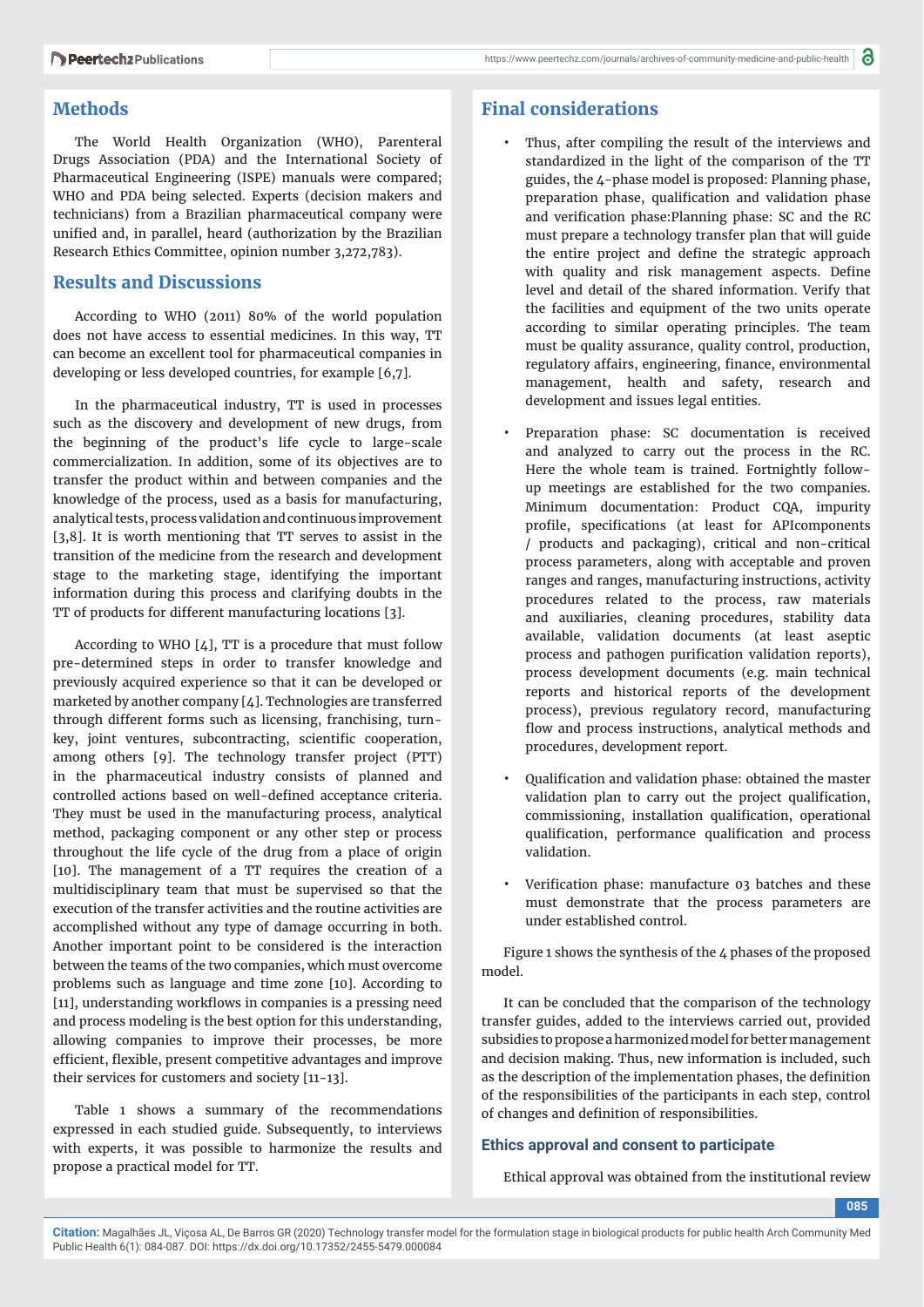#### **Table 1:** Summary of Guides recommendations.

| <b>Guides</b> | <b>COMPARISON BETWEEN THE GUIDES</b>                         |                                                                                                                                                                                                                                                                                                                 |
|---------------|--------------------------------------------------------------|-----------------------------------------------------------------------------------------------------------------------------------------------------------------------------------------------------------------------------------------------------------------------------------------------------------------|
|               | <b>Phases</b>                                                | <b>Technology transfer steps</b>                                                                                                                                                                                                                                                                                |
| <b>WHO</b>    | Organization and management                                  | - Create team in both company - Sending company (SC) and Receiving company (RC)<br>- Multidisciplinary team<br>- Training programs<br>- Elaborate a transfer technology project                                                                                                                                 |
|               | Production: transfer (processing, packaging and<br>cleaning) | - Define the level and details of technology transfer<br>- Information about the process and development of the product                                                                                                                                                                                         |
|               | Quality control: analytical method transfer                  | - Transfer of all analytical methods<br>- Analytical methods training                                                                                                                                                                                                                                           |
|               | Premises and equipment                                       | - Information about layout, construction and finish of buildings and services<br>- List of equipment, makes and models used in production<br>- Informations about qualification and validation protocols                                                                                                        |
|               | Documentation                                                | - Information about active pharmaceutical ingredients (API) and excipients like specifications, supplier,<br>analysis method qualification protocol and<br>report design, qualification and validation<br>protocol and report,                                                                                  |
|               | <b>Oualification and validation</b>                          | - Based on risk management principles                                                                                                                                                                                                                                                                           |
| <b>PDA</b>    | Planning                                                     | -- Create team in both company - SC and RC<br>- Elaborate a transfer technology project<br>- Gap analysis<br>- Define the level and details of technology transfer<br>- Define control strategy<br>- Information about layout, construction and finish of buildings and services<br>- Transfer of documentation |
|               | <b>Preparation Process</b>                                   | - Change control<br>- Training programs<br>- Development data in process management                                                                                                                                                                                                                             |
|               | Implementation and Qualifications                            | - Installation and qualification of equipments, preliminary batches are conducted<br>- Manufacturing capacity assessments<br>- Transfer of all analytical methods<br>- Analytical methods training<br>- Microbial and in-process monitoring<br>- Cleaning and process validation                                |
|               | Licensing and Production                                     | - Report submission to regulatory agencies<br>- Expansion process for commercial production<br>- Monitoring of production batches                                                                                                                                                                               |
|               | <b>Project Closure</b>                                       | - Elaborate technology transfer report                                                                                                                                                                                                                                                                          |



**Figure 1:** Planning phases for technology transfer. Source: created by the authors.

board of INI/FIOCRUZ, final opinion number 3.353.006. Data were kept confidential and anonymous.

#### Funding

The project was partially funded by Biomanguinhos/ FIOCRUZ.

#### **Authors' contributions**

GRB participates in the beginning, designing, collecting data and writing the manuscript. JLM and AL guided, analyzed and revised all stages of the manuscript. JLM is the corresponding author of the manuscript.

#### **Acknowledgements**

Special thanks to Biomanguinhos/FIOCRUZ for this research, Health facilities, and for Professional Postgraduate Program in Management, Research and Development at Farmanguinhos/ FIOCRUZ co-operation to be conducted the research.

#### **References**

- 1. IQVIA (2018) Channel Dynamics Global Reference 2018. **Link:** https://bit.ly/2Xuzqmr
- 2. Magalhães JL (2011) Laboratórios farmacêuticos oficiais e sua relevância para saúde pública do Brasil. Reciis 5: 85–99. **Link:** https://bit.ly/2ywHASL
- 3. Mohite PB, Sangle SV, Bhusan B, Nautiyal U, Kumar S, et al. (2017) Technology transfer in Pharmaceutical Industry: A review. International Journal of Advances in Pharmaceutics 6: 1–7.

**086**